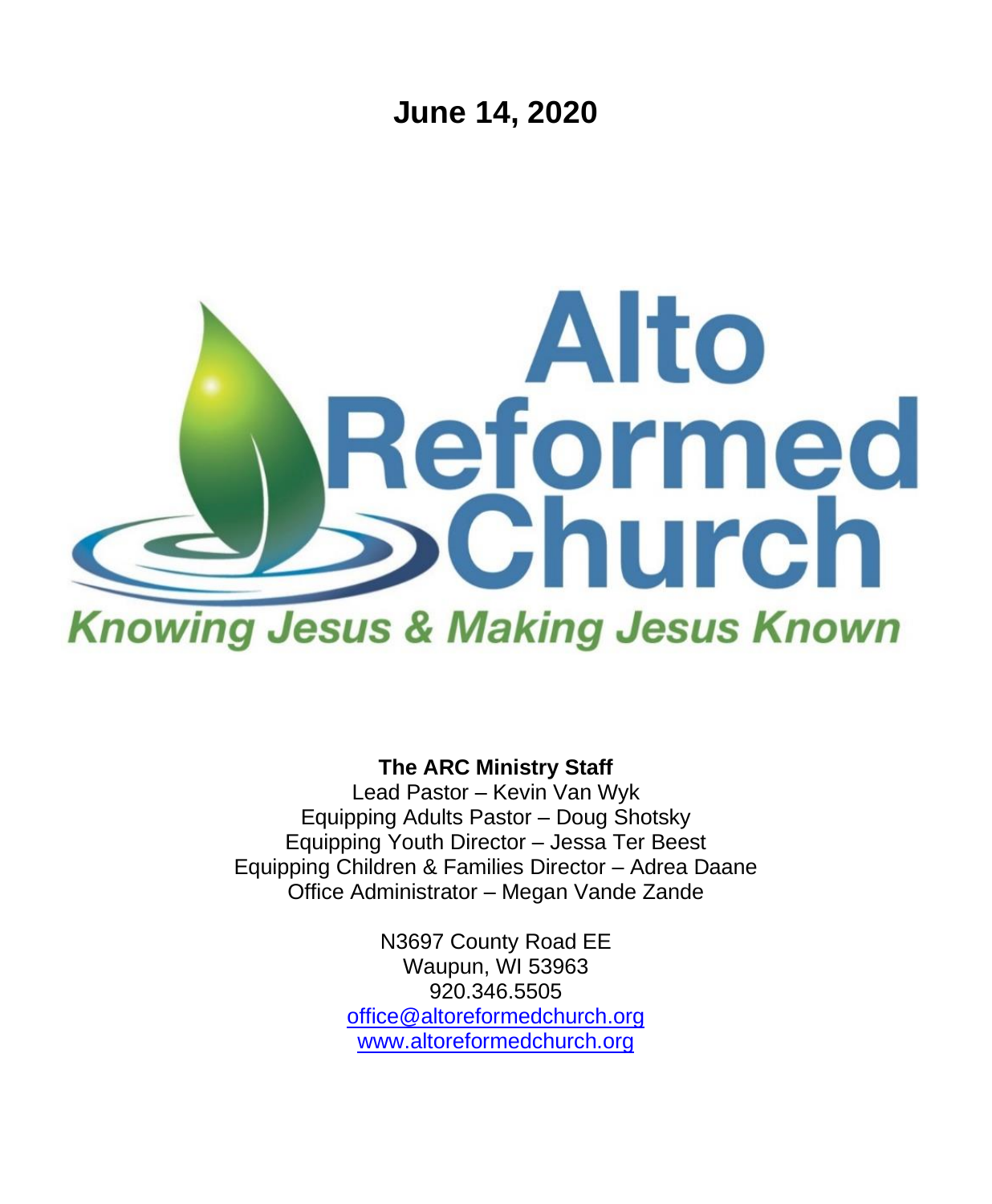#### **We Approach God**

Welcome & Announcements Baptism – Gentry Owen, son of Chris & Kerry Quade

"We Believe" "Mighty to Save"

Congregational Prayer "Great is Thy Faithfulness

#### **We Hear God's Word**

Children's Message

Message – Connecting Well: Love & Submission Scripture – Ephesians 5:21-33

### **We Respond to God**

Prayer "Love at Home" Hymn #573 vs 1-2 **Benediction**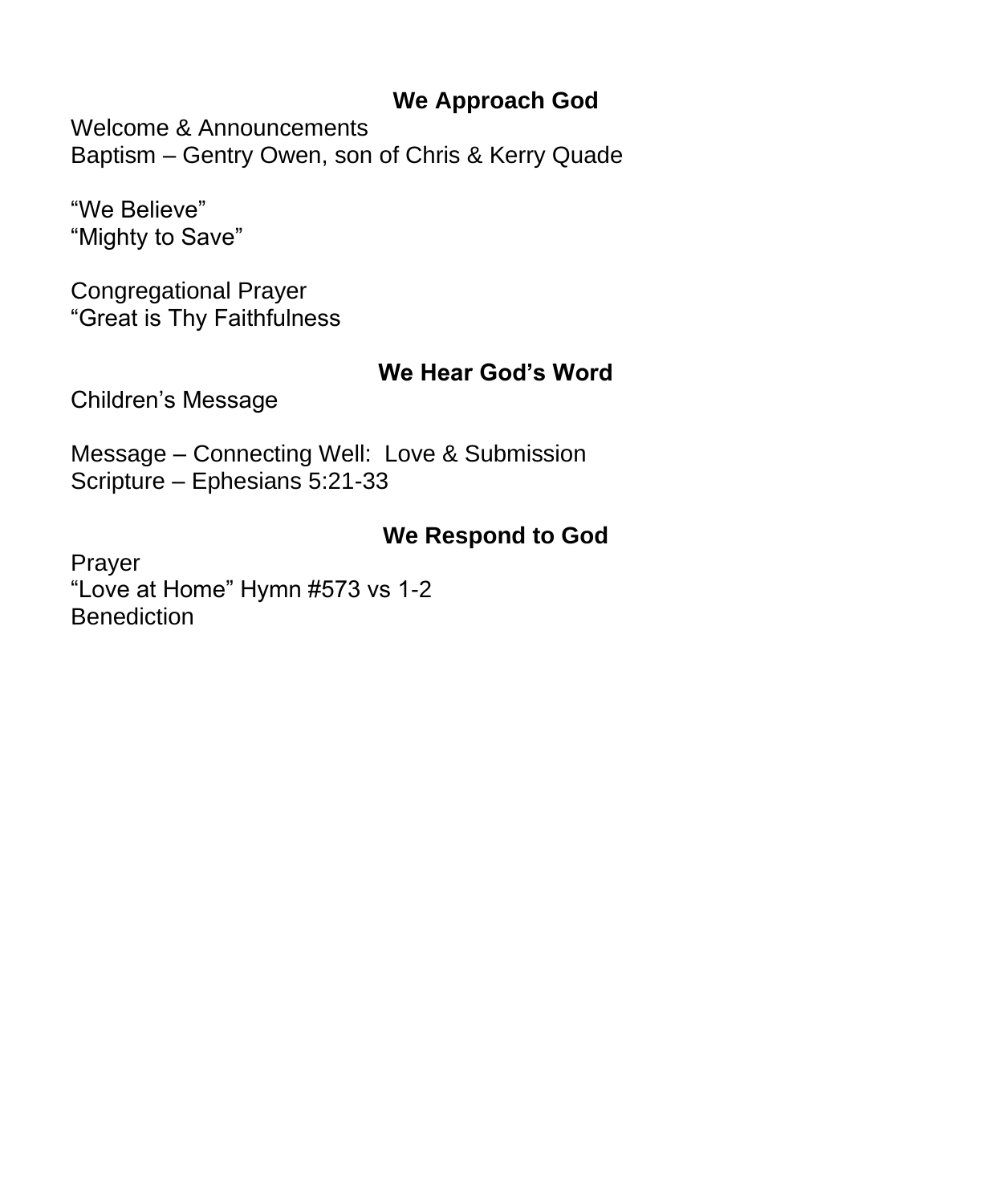# *Upcoming Events*

- **June 16** 8:00am Prayer Meeting
- **June 21** 9:30am Pastor Kevin, Communion
- 10:45am Congregational Meeting
- **June 23** 8:00am Prayer Meeting
- **June 28** 9:30am Pastor Doug
- **June 29** 7:00pm Deacon Meeting
- **June 30** 8:00am Prayer Meeting

#### **Who May/Should Participate In Communion?**

"We welcome all those who are displeased with themselves because of their sins, but who nevertheless trust that their sins are pardoned and that their remaining weakness is covered by the suffering and death of Christ, and who also desire more and more to strengthen their faith and to lead a better life. Hypocrites and those who are unrepentant, however, eat and drink judgment on themselves." (Heidelberg Catechism Q&A 81; 1 Cor. 10:19-22; 11:26-32)

Paul challenges believers to participate in communion in a manner that is sincere and authentic. He writes to the church in Corinth…

"Eat the bread or drink the cup of the Lord in the right way. Don't do it in a way that isn't worthy of him. If you do, you will be quilty. You'll be quilty of sinning against the body and *blood of the Lord. Everyone should take a careful look at themselves before they eat the bread and drink from the cup." (1 Cor. 11:27-28 NIRV)*

So, we welcome any who are trusting in Jesus for the forgiveness of sins to participate in the Lord's supper. If your child understands the above statement, they too are welcome to the table. As well, we want to urge those who trust Jesus to join with us in ministry as active confessing members. For more information, check out "Discovering Membership" on our website or at the information table.

## *Youth News*

**Middle School** – bonfire and games tonight at 6:30-8pm on the church hill!

**Bible Study** – Monday at 6-7pm for middle school and 7-8pm for high school/young adulton the church hill. Bring your bible!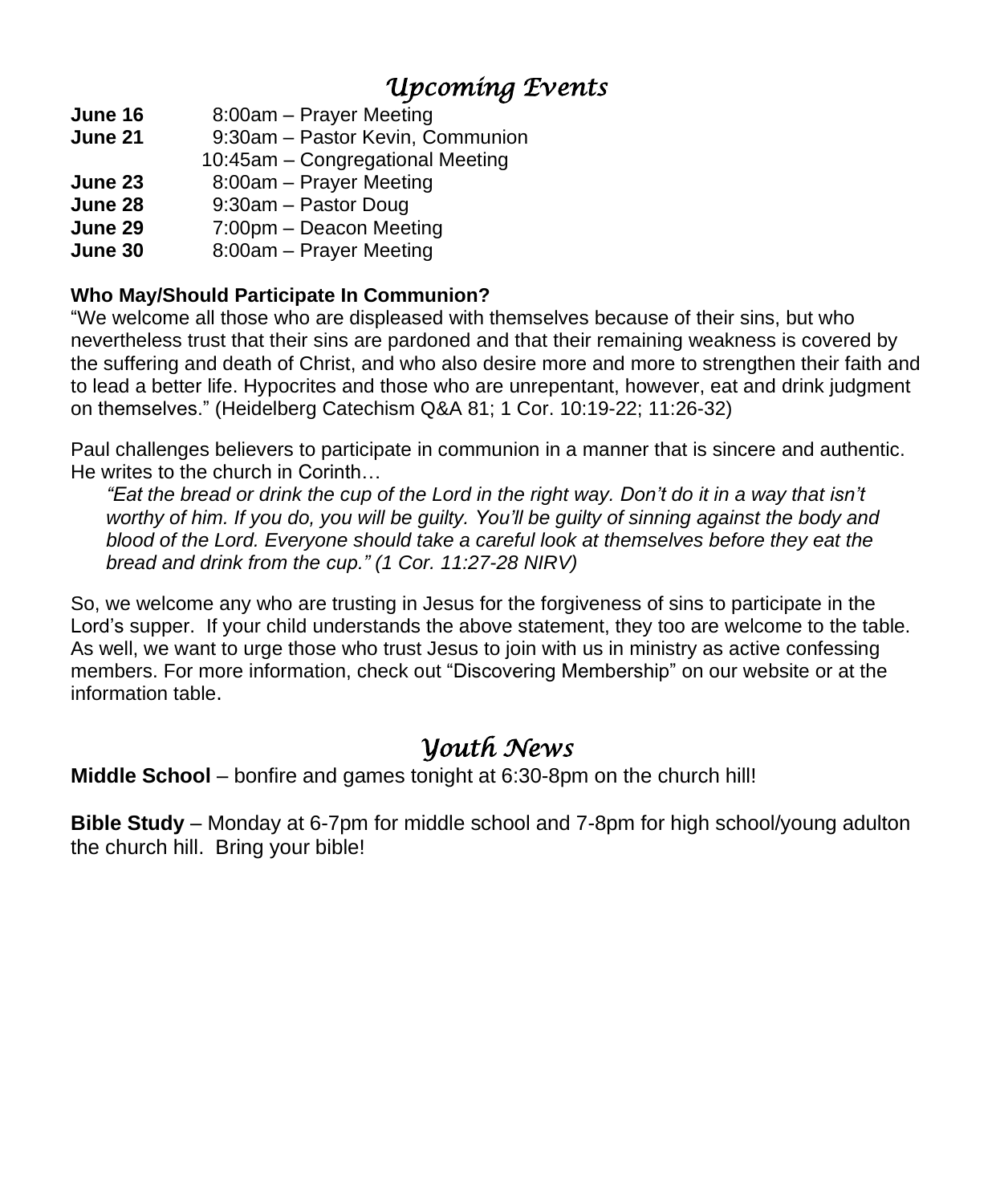## *Bulletin Board News*

**Congrats** to Vern & Roxy Schouten as they celebrate their 57<sup>th</sup> wedding anniversary today.

Congrats to Marcella VandeBerg as she celebrates her 87<sup>th</sup> birthday on June 18<sup>th</sup>.

Congrats to Jerry & Dorothy Mills as they celebrate their 66<sup>th</sup> wedding anniversary on June 20<sup>th</sup>.

**Family Devotion Packets** are available at the Children & Families bulletin board area (across from the elevator) for families with 3 year olds – 5th graders. If you didn't already receive one, please feel free to pick one up.

**Offering** may be placed in one of the three white offering boxes located in the lobby.

#### **Congregational Meeting Announcement – Why should we ordain Pastor Doug as a "ministry elder"?**

First off, it's important to note that the consistory approved changes to our by-laws in 2018 to create this role/office.

"[The Board of elders] Recommends individuals to the congregation for ordination as "ministry elders". Elders are ordained to ministries such as teaching, care, prayer or church planting for the purpose of recognizing the call, gifting, and Christ-like leadership of the candidate. They do not serve on the consistory. However, they are part of the greater consistory. The congregation must affirm the candidates at a congregational meeting." (Article VII.B.5.)

We did this for a few reasons…

- 1. to recognize individuals who are serving in a leadership role on behalf of Alto Reformed Church,
- 2. to communicate to the congregation and community the value of the individual's gifting and calling,
- 3. to encourage individuals to pursue spiritual development and ministry according to God's calling on their lives.
- 4. to acknowledge the individual's preparedness for pursuit of being ordained as a commissioned pastor in the RCA.

While Doug was ordained by the Southern Ohio Ministerial Association (SOMA), the RCA does not transfer that ordination. (Yes, we may leave the RCA, but we would very likely continue to work with Coram Deo, the organization overseeing the commissioned pastor track.) So, this is our current path towards pastoral ordination which Doug would like to pursue, and the consistory has encouraged him in ever since we first hired him.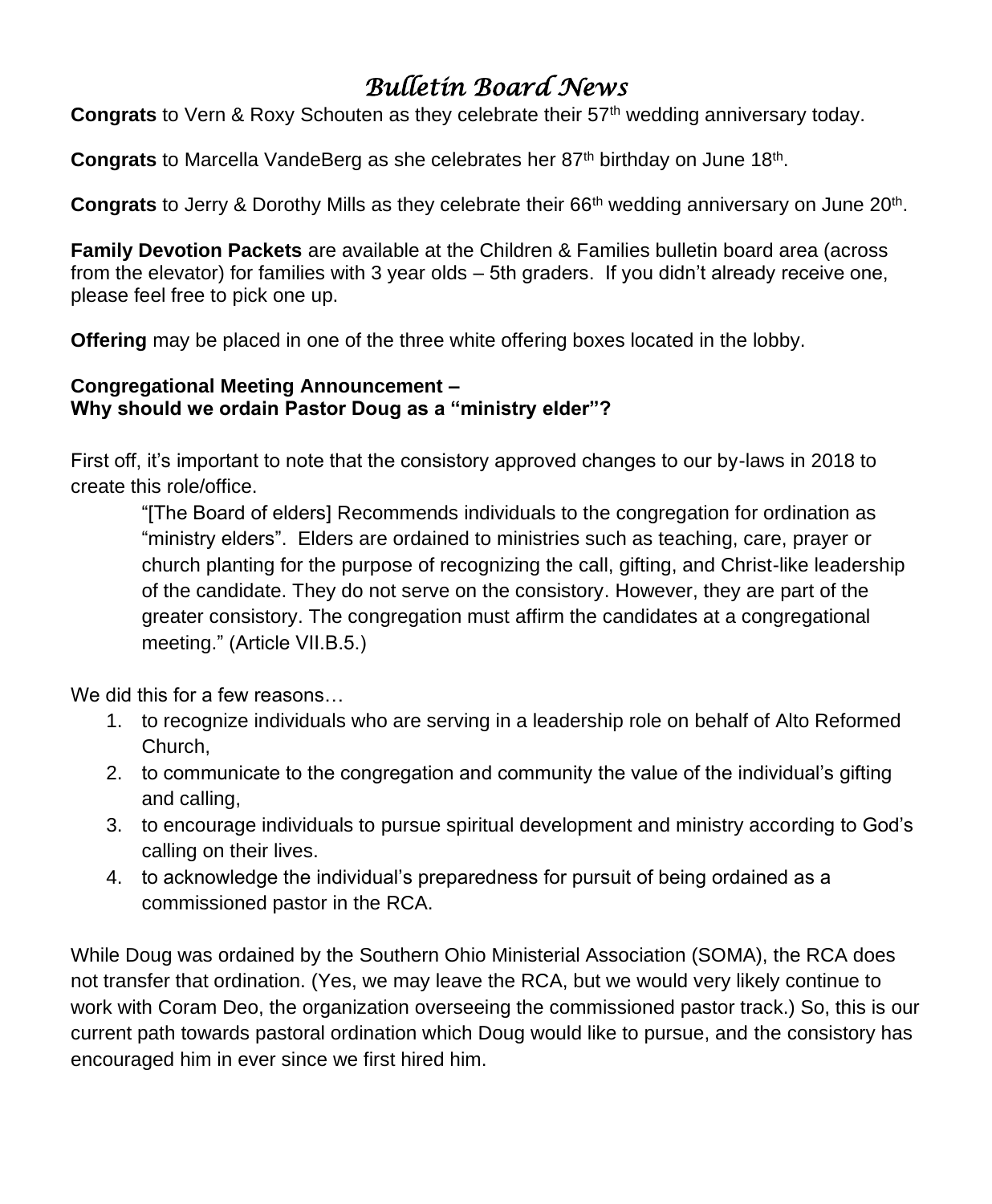It is my (Kevin's) hope that Doug will blaze a trail for others to follow. We have created a discipleship path called "Journey to 412" which takes young believers through many courses and prepares them for a life of ministry and spiritual maturity. This is an invaluable resource for all members and will help us develop and deploy ministry leaders, deacons, and elders for years to come. For those pursuing additional training, the commissioned pastor track is a great option. There is also the possibility of being ordained as a "minister of word and sacrament," but this requires a Master of Divinity degree from a seminary. At this point, Doug is ready to take the commissioned pastor track and being ordained as an elder in the RCA is the first step.

You are being notified now so any concerns about ordaining Doug may be brought to the elders attention. Please do so immediately.

Per our bylaws, this action requires a congregational vote. We will do this immediately after the service on June 21. Printed absentee ballots are at the church office. Your ballots must be placed in a sealed envelope with your signature on the outside. Please turn your ballots in to Megan or a member of the consistory prior to the congregational meeting on June 21<sup>st</sup>. Absentee ballots are *not to be used as a* matter of convenience. If you wish to email your ballot it must clearly identify who is voting, include one of the two options below, and be sent to [office@altoreformedchurch.org](mailto:office@altoreformedchurch.org) **before** June 21.

#### **Absentee Ballot**

*(Select ONE)*  **YES, ordain Doug Shotsky as a Ministry Elder of the RCA. NO, do not ordain Doug Shotsky as a Ministry Elder of the RCA.** 

Thank you for joining us in developing and deploying Christ-like leaders, Pastor Kevin

**Waupun Community Blood Drive** – Thursday, June 25<sup>th</sup> at 11:30am-4:30pm at Central Wisconsin Christian School, 301 Fox Lake Road (please enter door #5). For an appointment call 1-800-RED CROSS (1-800-733-2767) or visit redcrossblood.org and enter sponsor code: Waupun